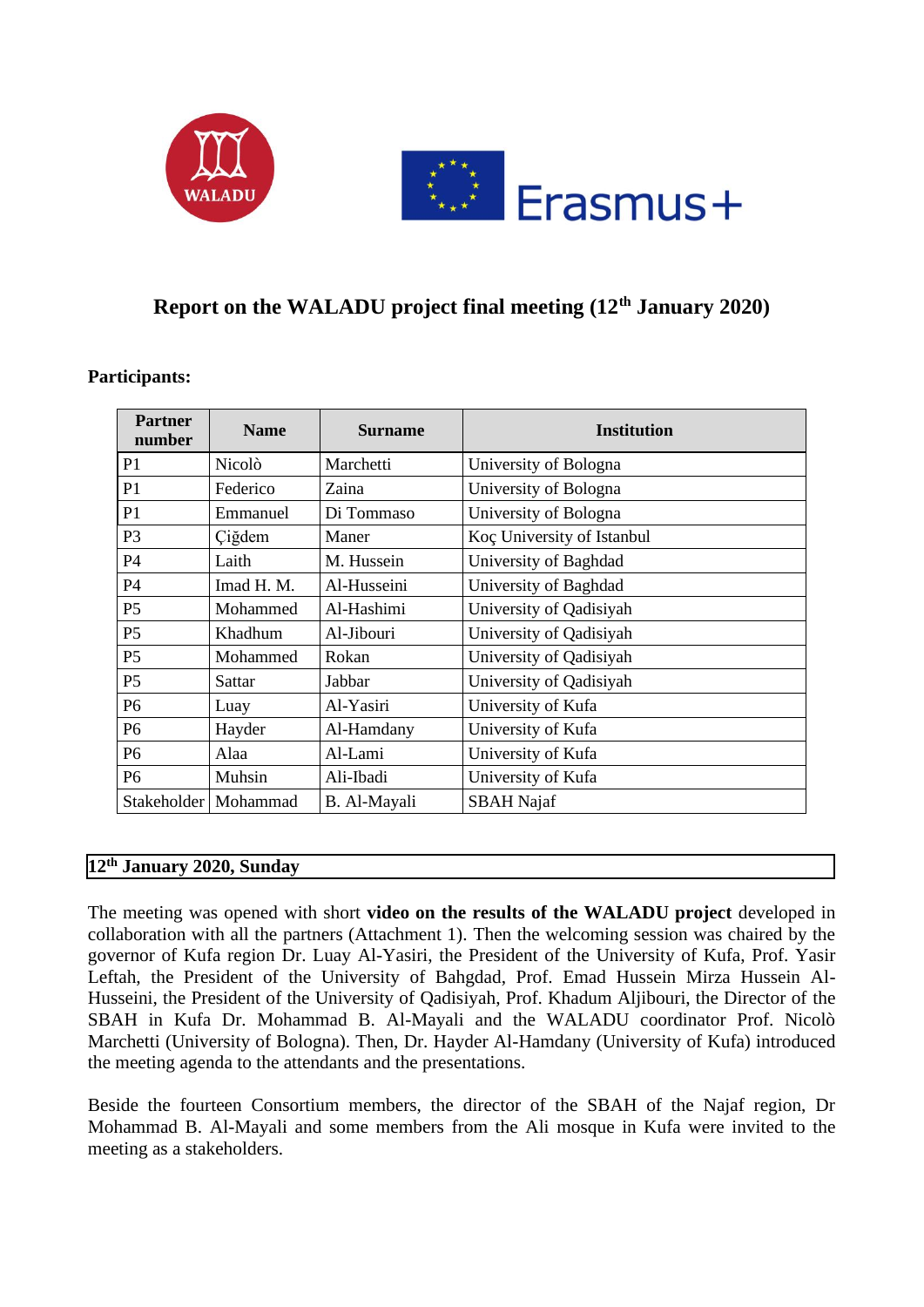A first **overview of the WALADU activities and results of the entire** until now was provided by Nicolò Marchetti (University of Bologna) coordinator of the WALADU project (Attachment 2). This was then followed by roundtable during which all the representatives from both the programme and partner countries Çiğdem Maner (Koç University – Istanbul) , Adelheid Otto (LMU – Munich), Latih M. Hussein (University of Baghdad), Hayder K. Al-Hamdany (University of Kufa) and Mohammed Al-Hashimi (University of Qadisiyah) illustrated the **result achieved by their institution, the expectation and a general feedback of the project**.

After the rountable, Federico Zaina (University of Bologna) presented in details **the results of the main activities** carried out during the three years (Attachment 3), that is:

1) The intensive senior and junior trainings held at Koç University – Istanbul, LMU – Munich and the University of Bologna between November 2017 and Fabruary 2018

2) The summer school held at Koç University – Istanbul in August 2018.

3) The cascade training held at the University of Bologna in December 2018

4) The field activities held at University of Kufa and Qadisiyah between early 2017 and late 2019.

Then the coordinator of the WALADU project, Nicolò Marchetti (University of Bologna) present the last deliverable of WP8 exploitation: **the WaLink network** (Attachment 4). This is an international network derived from the joint **collaboration of different research groups**. It aims at connecting projects partners, national and international institutions, universities and research centres from Europe, North America, Iraq, and other Middle Eastern countries actively working to support and to improve the research and teaching quality on archaeology in Iraq. The WaLink regulations, guidelines and sustainability plan have been read, discussed and approved by the SC members.

In total WaLink includes 5 international research projects, 5 national and international institutions, 1 research center and 11 research centers. Details on the WaLink partners are provided in the table below:

| No.            | <b>Name</b>                                                  | Type of project/          |
|----------------|--------------------------------------------------------------|---------------------------|
|                |                                                              | institution               |
| $\mathbf{1}$   | <b>WALADU</b>                                                | Project                   |
| $\overline{2}$ | <b>EDUU</b>                                                  | Project                   |
| 3              | Heritage and Threat                                          | Project                   |
| $\overline{4}$ | <b>CRANE</b>                                                 | Project                   |
| 5              | Ministry of Higher Education and Scientific Research of Iraq | National institution      |
| 6              | Ministry of Culture of Iraq                                  | National institution      |
| 7              | State Board of antiquities and Heritage of Iraq (SBAH)       | National institution      |
| 8              | <b>UNESCO</b> youth                                          | International institution |
| 9              | <b>Association of Arab Universities</b>                      | International institution |
| 10             | University of Bologna                                        | University                |
| 11             | University of Turin                                          | University                |
| 12             | Centro Ricerche Archeologiche e Scavi Torino (CRAST)         | Research center           |
| 13             | Koç University of Istanbul                                   | University                |
| 14             | <b>LMU</b> of Munich                                         | University                |
| 15             | University of Baghdad                                        | University                |
| 16             | University of Kufa                                           | University                |
| 17             | University of Qadisiyah                                      | University                |